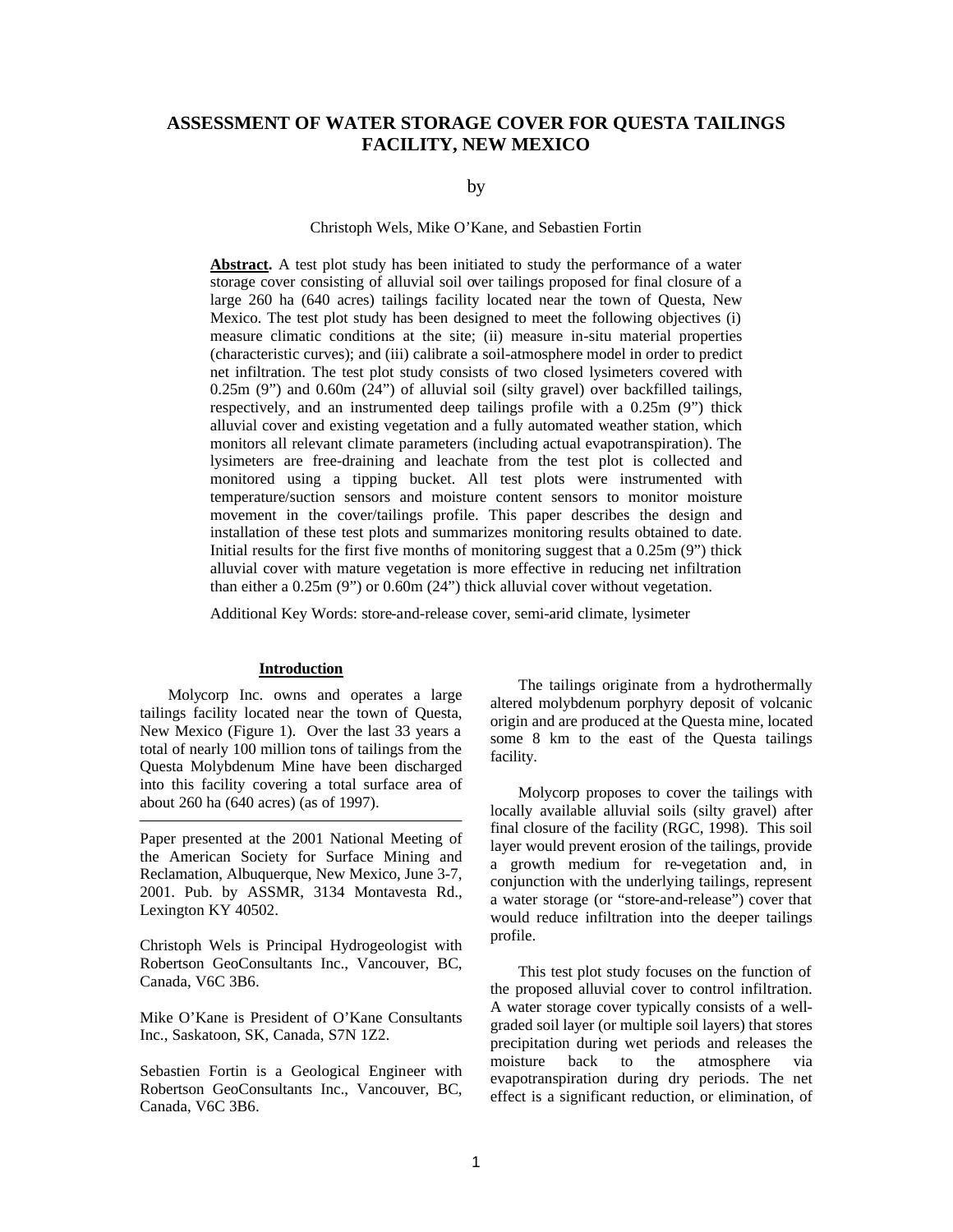

Figure 1. Location map of Questa tailings facility.

deep percolation (also called "net infiltration"), and ultimately seepage from the tailings impoundment. The semi-arid climate conditions experienced at Questa, New Mexico favor the use of the water storage cover over the more conventional water barrier (low permeability") cover. While the dry climate generally improves the performance of the water storage cover (due to high rates of evaporation coupled with low precipitation) it often compromises the performance of a water barrier cover due to problems with desiccation (e.g. Swanson et al., 1997; Bews et al., 1997). Water storage covers have been designed for several mine sites in arid or semi-arid climates (e.g. PTI and WESTEC, 1996; GSM, 1995; and O'Kane et al., 1998).

 The main advantages of the water storage cover compared to the alternatives (low permeability and capillary barrier covers) are:

- a water storage cover will require the least long-term maintenance and has the lowest potential for long-term degradation (and ultimately failure);
- the effectiveness of a water storage cover is expected to increase in time as the vegetation matures to the desired climax vegetation (here sagebrush and juniper); and

• the proposed water storage cover can be implemented for a fraction of the cost of more complex engineered cover types.

Molycorp has implemented a test plot study at the Questa tailings facility to evaluate net infiltration through the proposed water storage cover (RGC, 2000a). The test plot study was initiated to collect site-specific data of cover performance for the purpose of final design. Specifically, the test plot study was designed to meet the following objectives:

- measure climatic conditions at the site:
- measure in-situ material properties (characteristic curves); and
- calibrate a soil-atmosphere model in order to predict net infiltration.

It is important to recognize that the primary objective of the test plot study was not to measure cover fluxes *per se* but instead, to calibrate a soilatmosphere model for known (measured) boundary conditions. The ultimate goal is to use the calibrated soil-atmosphere model to predict with a high degree of confidence the performance of the storage cover for conditions relevant to final closure (i.e. deep, unsaturated tailings profile; mature vegetation; range of climatic conditions). These final closure conditions cannot, of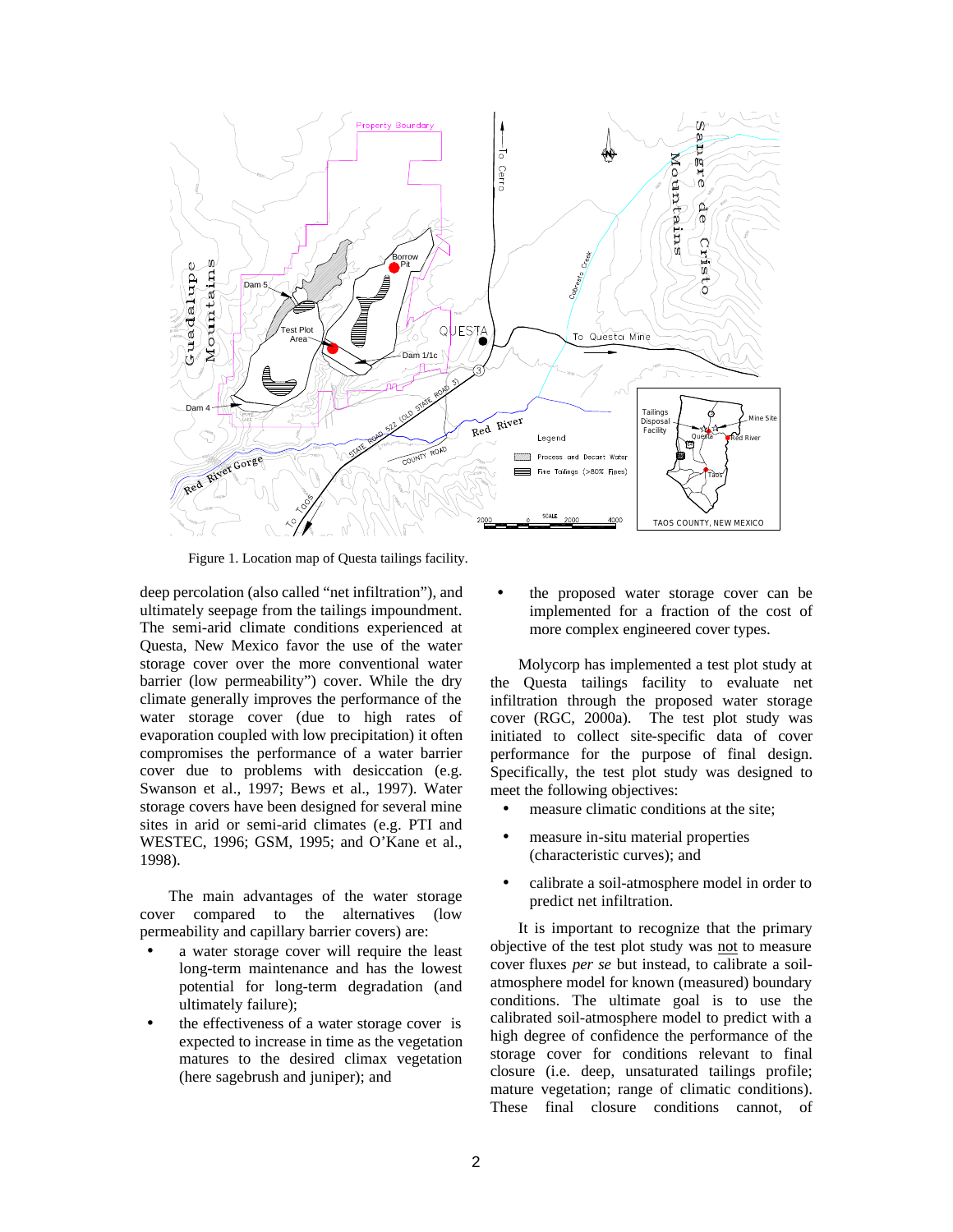

Figure 2. Tailings Characterization Plan for Questa Tailings Facility.

themselves, be duplicated in a field trial of only a few years, but instead have to be simulated.

### **Site Description**

The Questa tailings facility is located near the town of Questa in Northern New Mexico (Figure 1). The tailings facility lies in an alluvial plain at an elevation of about 2320m (7600 feet) a.m.s.l., bordered by the Sangre de Cristo Mountains to the east and the Guadalupe Mountains to the west. The tailings were impounded in two deeply incised valleys (so-called "arroyos") behind two major earth fill dams (Dams 1/1C and Dam 4, respectively). Currently, tailings are discharged behind the smaller Dam 5 in the northwestern corner of the facility.

The test plots for this study were constructed on the tailings beach between Dam 1 and Dam 1C (Figure 2). Dam 1 was constructed in 1966 as an earthfill dam across an arroyo and was raised by downstream construction using earthfill. In 1975, "Old" Dam 1C was constructed of cycloned sand 200m upstream of Dam 1. In 1981 "New" Dam 1C was constructed at its present location (Figure 2. This 'new' dam replaces the old dam, which is contained within the tailings deposited behind "New" Dam 1C.

During initial placement behind Dam 1 the discharge was made from the north end of the impoundment resulting in a beach forming at the northern end of the impoundment. This beach sloped towards a tailings pond that formed in the south against Dam 1. Tailings pond water was originally decanted from the Dam 1 pond through the decant conduit.

During later operation of the Dam 1 impoundment tailings were discharged from the Dam 1 embankment and from the east side of the impoundment perimeter from a series of spigots (small pipe discharges) to develop beaches from these locations. The beaches, sloping to the north from Dam 1, and to the west from the east perimeter resulted in the tailings pond being 'driven' to the central-west location from which it could decant to the west. A deep deposit of slimes developed at the new location of the pond against the west perimeter. The initial slimes deposit against Dam 1 was covered by a thick deposit of tailings sands.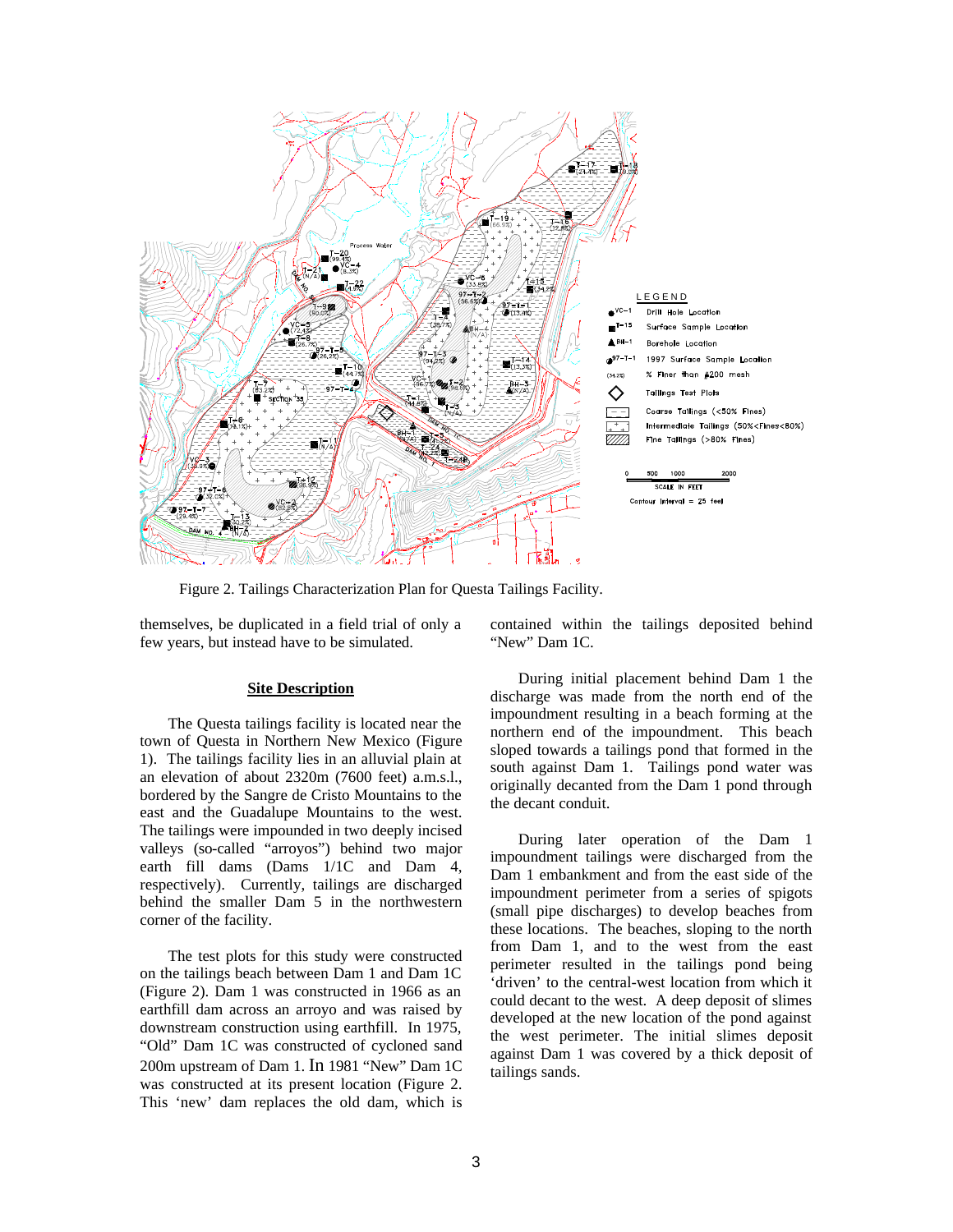Cyclone sand berms were also developed across the tailings impoundments to serve as separator dykes to allow the impoundments to be operated as separate areas. Tailings were spigotted into these management areas from perimeter discharge points to produce beaches, which would allow the tailings pool to be maintained at a desired location adjacent to the western perimeter from which discharge could be affected. The total quantity of tailings placed by cycloning methods is a relatively small portion of the total tailings.

Typical tailings beach slopes vary between 1 to 1.5% near the discharge to less than 0.5 % near the pond. At the pond edge the tailings profile would typically steepen to about 5%. As the tailings flow down the beach the tailings solids settle out and are deposited on the beach. The coarsest tailings (sands) are deposited near the discharge point while the finest fraction (slimes or fines) are carried to near the pond. This beach and pond formation is characteristic of all beached deposits in the Questa tailings impoundments.

The sand beaches drain rapidly and are trafficable to construction equipment. The slimes beaches are very soft with low shear strength and cannot be accessed when wet and saturated.

A detailed physical and geochemical characterization of the Questa tailings was carried out as part of the development of the revised closure plan for this facility (RGC, 1998). Briefly, the Questa tailings are geochemically similar mixtures of aplite and andesite tailings with lowmoderate sulfide content (0. 5–1. 5% pyrite). The predominantly andesitic tailings have higher sulfide-sulfur contents and a higher potential to generate acid than the slimes tailings or aplite tailings. Despite the oxidation potential of sulfide minerals, the Questa tailings are currently not acid generating. The surface tailings, which have been most susceptible to oxidation processes, have remained grey in color and are consistently circumneutral with respect to paste pH. The field and laboratory data suggest that the buffering capacity of the tailings is sufficient to maintain circumneutral pH in the tailings pore water (Wels et al., 2000).

A total of 32 tailings samples were analysed for standard grain size analyses (ASTM D422) to characterize the spatial distribution of the tailings at the surface of the impoundments according to size fraction. Only those tailings samples collected

from the near surface were selected for analysis. Figure 2 shows the sampling locations.

The tailings were subdivided into three classes:

- i. coarse tailings with <50% fines content (where fines constitute silt and clay sized particles with a grain diameter smaller than 0.075 mm (# 200 mesh));
- ii. intermediate tailings with 50%< fines content <80%; and
- iii. fine tailings with >80% fines.

Figure 2 shows the spatial distribution of these tailings classes in the tailings impoundments behind Dam No. 4 and Dam No. 1/1C as inferred using the laboratory results, surface topography (indicating beaches), current extent of surface ponding and a general understanding of the operation of these tailings impoundments.

The estimated relative coverage of the coarse, fine and intermediate tailings in the two impoundments is shown in Table 1. Both tailings impoundments show very similar coverages of the three tailings classes. The coarse tailings dominate with about 2/3 of the total surface area. The fine tailings comprise only about 12% of the present tailings surface area.

It should be noted that the 'fine tailings' of the Questa impoundment are not as fine as observed elsewhere as a result of the overall coarse grind of the ore. According to the USCS classification the 'fine tailings' of the Questa impoundment are classified as silt (ML) with typically only about 30% clay (<0.002 mm).

The climate of the study area is semi-arid. Annual precipitation at near-by Cerro averages about 310 mm/yr with much of this precipitation occurring as summer thundershowers (43% of total precipitation occurs from July to September). The summers are moderately warm with maximum daily temperatures around 27°C. The winters are long with temperatures dropping below freezing almost every night from October through to April. However, typically clear skies bring sunshine during most days with temperatures rising to above the freezing point. During the winter much of the precipitation falls as snow. Nevertheless, a significant snow pack rarely develops due to intermittent snowmelt and/or sublimation. Based on frost data collected by the U. S. Weather Bureau at Cerro a growing season of 120 days is average for the study area. As expected for this semi-arid climate, the potential evaporation rates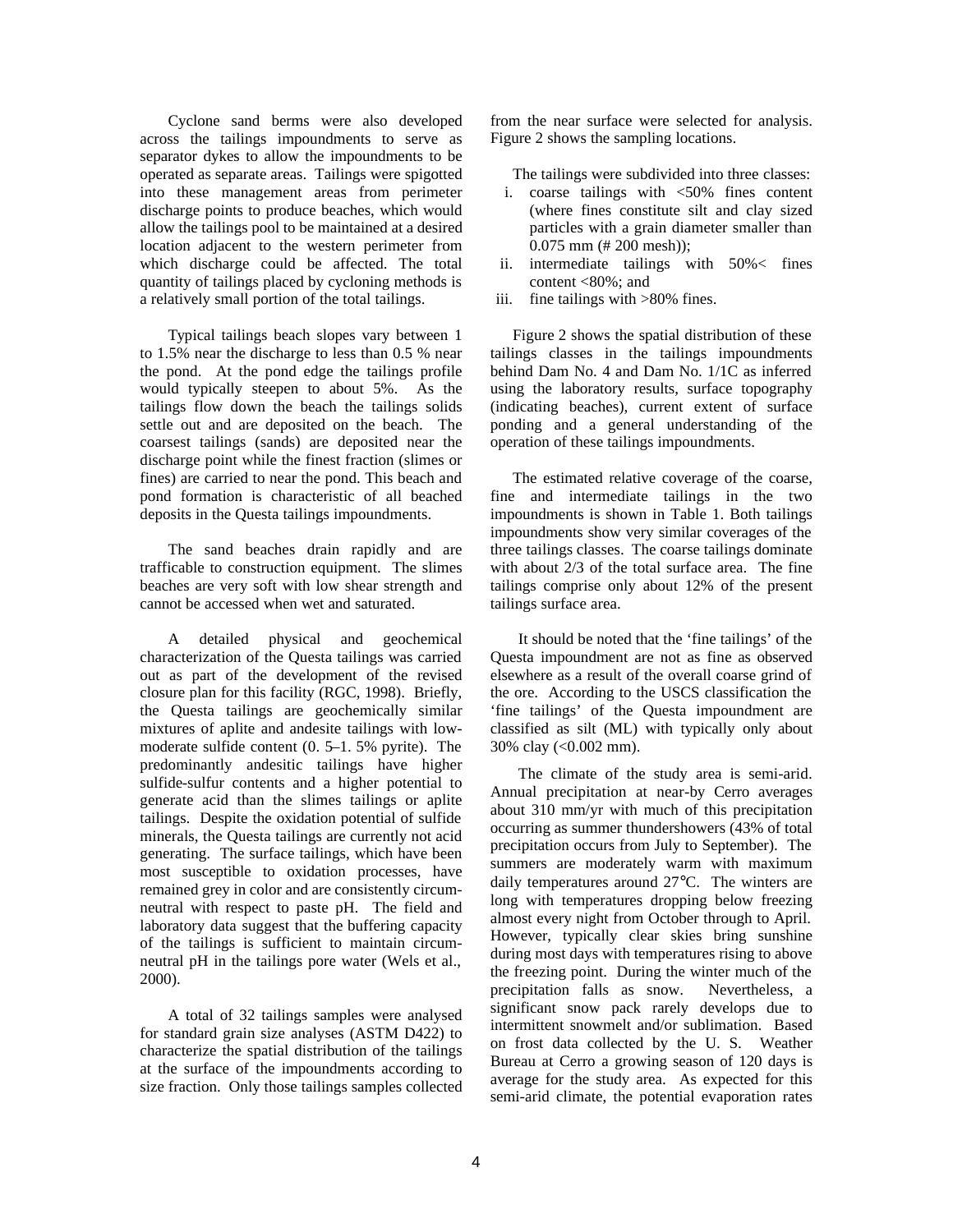far exceed precipitation rates during all months on record. The annual pan evaporation is estimated to be about 1650-1780mm per year.

# **Design Of Test Plot Study**

The test plot study was designed to evaluate factors controlling the performance of the cover and the net infiltration to the tailings, i.e. material properties, climate conditions and cover thickness (RGC, 2000a). A total of three test plots were constructed in the beach area between Dam 1 and Dam 1C of the Questa tailings facility (Figure 1). This tailings area has been covered for about 25 years, which allowed the establishment of a mature grass/shrub vegetation on the cover material. An initial reconnaissance survey indicated that the interim cover placed historically in this area was quite variable (ranging in thickness from 0.25m (9") to greater than 0.60m (24")). The test plot location finally selected (in the eastern portion, see Figure 1) was deemed most representative of the requirements for the deep in-situ test plot TP-1, i.e. an existing 0.25m (9") cover with mature grass/brush vegetation.

The three test plots were constructed and instrumented to measure the performance of three different combinations of cover thickness and vegetation development:

- Test Plot #1: Existing 0.25m (9") thick alluvial cover with mature grass/shrub vegetation overlying *in-situ* sandy tailings (very deep tailings profile);
- Test Plot #2: 0.25m (9") thick alluvial cover with no vegetation overlying back-filled sandy tailings (~2.5 m deep tailings profile); and
- Test Plot #3: 0.60m (24") thick alluvial cover with no vegetation overlying back-filled sandy tailings (~2.5 m deep tailings profile).

Test plot #1 is most representative of postclosure steady-state conditions, i.e. with mature vegetation established on the alluvial cover overlying undisturbed hydraulically placed tailings. This test plot is designed as an open system, i.e. the monitoring instrumentation was installed into the existing cover and tailings profile (without prior excavation). Any excavation of the cover and tailings profile would destroy the root system of the vegetation, which is considered a vital component of this cover system, as well as the 'natural' soil structure and density of the hydraulically placed tailings. Test plot #1 will be used to calibrate the soil-atmosphere model (including effects of vegetation on evapotranspiration) against measured changes in soil moisture and soil suction over time. The calibrated soil-atmosphere model of test plot #1 will be used to predict the net flux through a mature cover system for post-closure steady-state conditions.

Test plots #2 and #3 represent free-draining "lysimeter plots", in which the rate of net percolation through the cover and shallow tailings profile is monitored directly and leachate is collected at the base of the lysimeter. Test plots #2 and #3 will be used to assess the influence of cover thickness on net percolation (initially without the influence of transpiration by plants). Both test plots will allow calibration of the soil-atmosphere model not only against observed suction/moisture content in the profile but also against measured net fluxes observed discharging at the base of the lysimeters.

Two sets of sensors were installed in the three test plot profiles to measure the in-situ soil temperature, matric suction and volumetric moisture content required for soil-atmosphere model calibration. The *in-situ* temperature and soil matric suction is measured using a thermal conductivity type sensor CS 229 (Campbell Scientific, 1998). The sensor consists of a thermocouple, which measures *in-situ* soil temperature. During a suction measurement the sensor is briefly heated and subsequently records the heat dissipation within the ceramic cup of the sensor, which can be converted into matric suction using a calibration curve.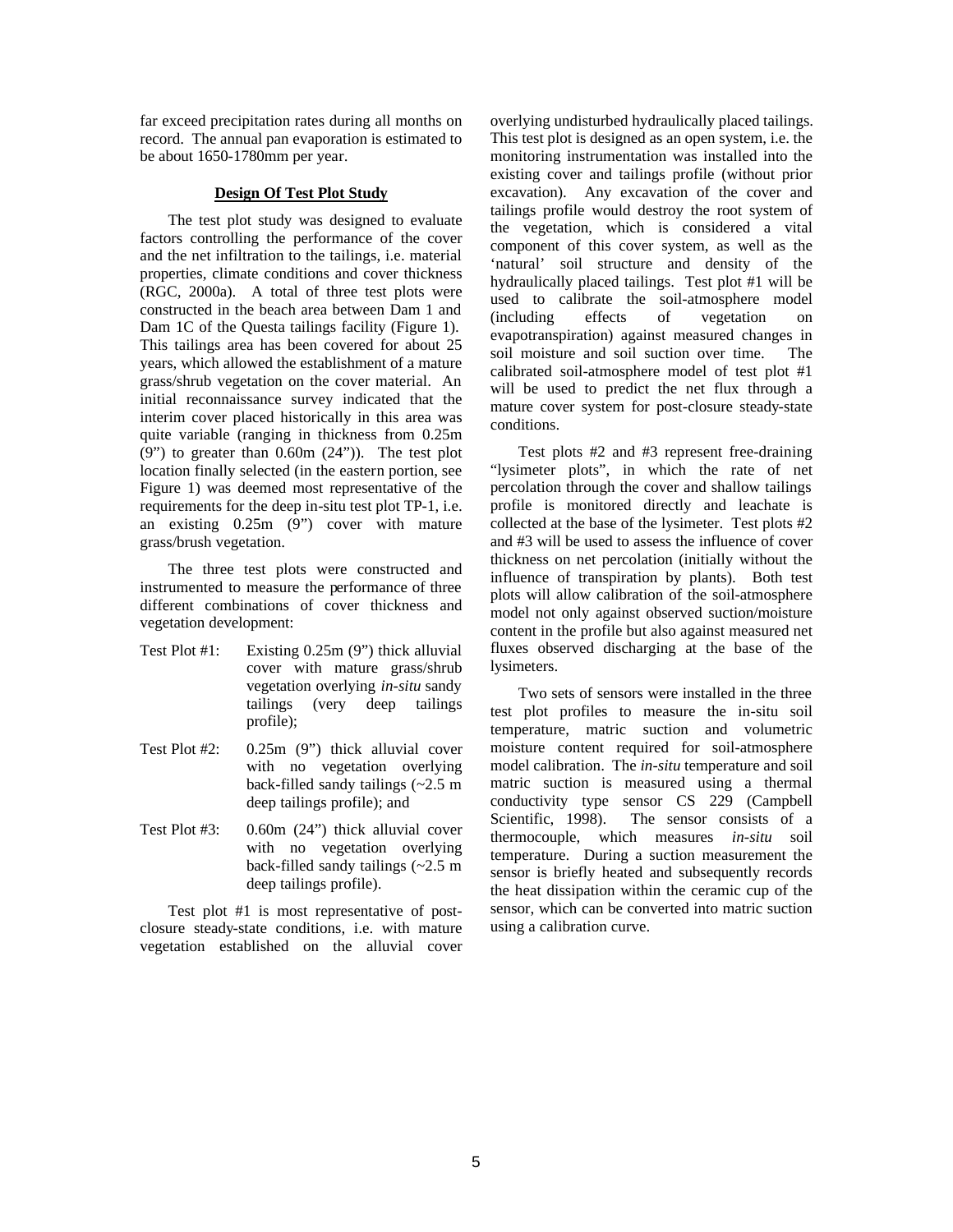The volumetric moisture content is measured indirectly using the capacitor-type sensors distributed by SENTEK Environmental Technologies, Adelaide, Australia. The capacitance of a soil increases considerably with an increase in

the number of soil water molecules, which are free to relax as their electric dipoles respond to the capacitor sensors field reversal (SENTEK, 1999). For the tailings test plots the EnviroSCAN system of SENTEK Environmental Technologies was used

> TP-3 (closed lysimeter w/ 61cm (24") cover)



TP-1

TP-2 (closed lysimeter w/ 23cm (9") cover)



Figure 3. As-built drawings for test plot lysimeters TP-1, 2, 3.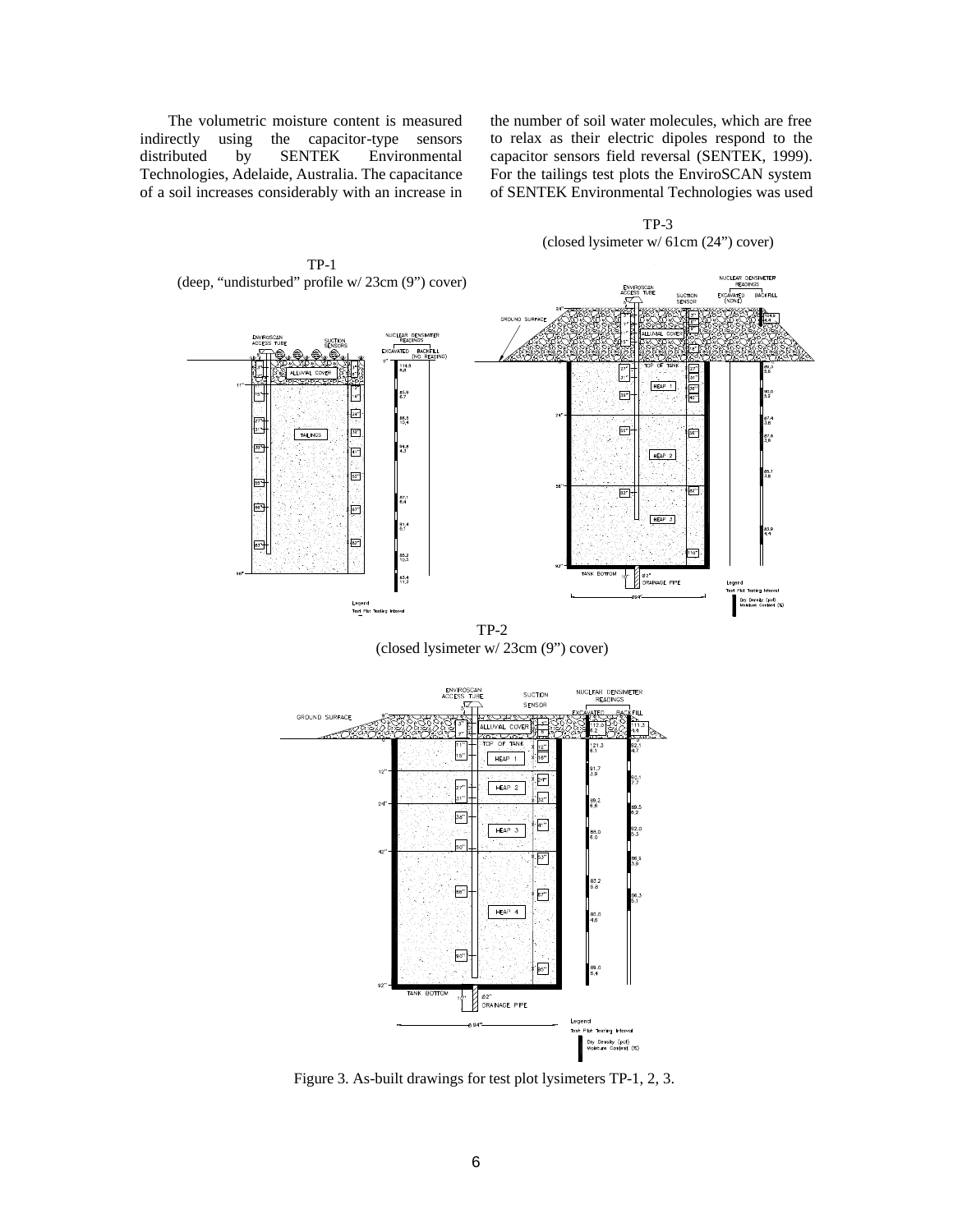(SENTEK, 1997). In this system the capacitor sensors are mounted on a track and installed into the soil profile within a 50 mm diameter PVC housing ("access tube"). The sensors are hooked up to the EnviroSCAN data logger, which controls data acquisition and presentation (SENTEK, 1999).

# **Construction And Instrumentation**

### **Test Plot Construction**

Figure 3 shows the as-built drawings for test plots TP-1, TP-2 and TP-3 illustrating lysimeter dimensions, *in situ* testing results and instrumentation. The figure also shows details of the drain discharge system from the lysimeter to the manhole (for TP-2). At each test plot site, a foot print area of approximately 4.6mx4.6m was staked out and the tailings excavated to a total depth of about 2.4m. The excavated material was then stockpiled for later backfilling (for test plots TP-2 and TP-3 only). The mine rock profile encountered in the excavation was photographed and logged with respect to material type, texture, color, and moisture content. Paste pH and electrical conductivity measurements were taken at representative depths of the soil profile. In addition, representative samples were collected for calibration of the SENTEK moisture content sensors and for further physical and geochemical testing. *In situ* density and moisture contents were measured at representative depths during excavation (typically every 30-90cm and/or where a change in material properties was observed during excavation).

The construction and instrumentation varied between the deep, "undisturbed" profile (test plot TP-1) and the closed lysimeters (test plots TP-2 and TP-3). For test plot TP-1 an access ditch was excavated along one side of the test plot to a depth of approximately 2.7m. The access ditch was used to determine *in-situ* material properties, collect representative samples, and to provide access to the revegetated, undisturbed tailings profile for lateral installation of the suction-temperature sensors (Figure 3). The suction sensors were installed progressively from bottom to top during backfilling of the excavation trench. First, a pilot hole was drilled with a T-bar drill and then the suction sensor was pushed into the slightly undersized drill hole using a specifically designed installation tool to ensure good soil/sensor contact. The volumetric moisture content sensors were installed at the perimeter of test plot TP-1. A 3.5m long PVC access tube (50mm diameter) was pounded into the soil profile using a sledgehammer. Once in place, the soil and tailings present in the access tube were removed using a hand auger and the volumetric water content sensors inserted into the access tube (mounted on a rail).

For construction of the lysimeter test plots TP-2 and TP-3, thick walled (19mm) HDPE tanks with a diameter of 2.4m and a height of 2.3m were used. The tank was lowered into the excavation and backfilled with tailings stockpiled in 3-4 piles according to material properties (Figure 3). The tailings were lowered into the lysimeter using the backhoe, spread out by hand using a shovel and compacted by foot. Nuclear densometer readings



Figure 3 cont'd. As-built drawings of drain discharge system (for TP-2).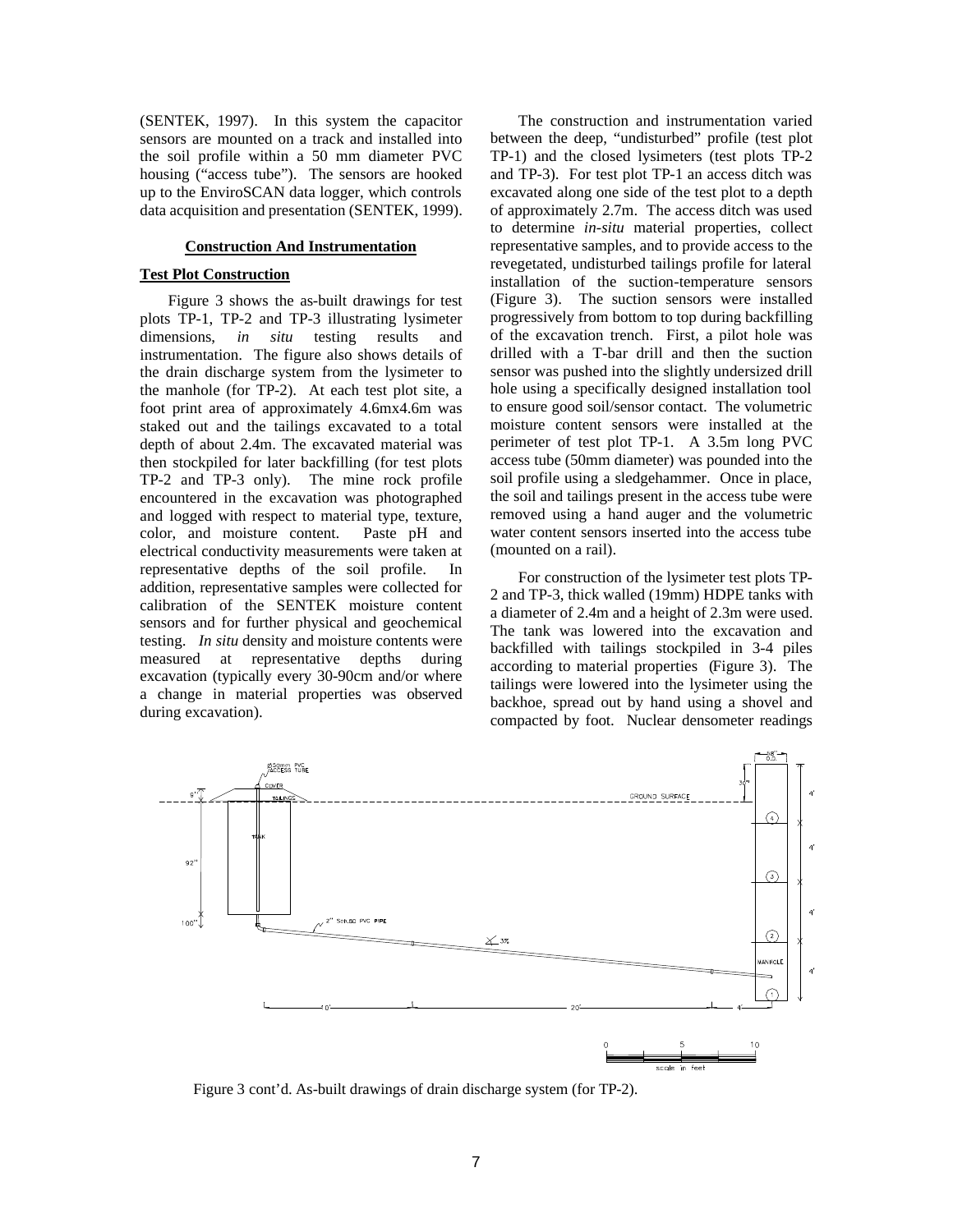

Figure 4. Particle Size Distributions for test plot samples.

at representative depths indicated that this backfill method resulted in compaction values very similar to those observed during excavation of the tailings (Figure 3). The resulting moisture content in the backfilled tailings was also very similar to the average moisture conditions observed during excavation (Figure 3).

A 50mm diameter PVC tube (for access of the SENTEK volumetric moisture content sensors) was placed in the center of the lysimeter and the tank backfilled in layers of 30-60cm with *in-situ* density and moisture content testing at designated depths (Figure 3). At the appropriate depths the suctiontemperature sensors were laid out and carefully buried in the backfilled tailings. The area immediately around the PVC access tube was compacted by hand to achieve a good seal. In addition, an annulus bypass ring was installed around the PVC access tube near the surface of the alluvial cover to prevent preferential channeling into the lysimeter.

Once the lysimeter was backfilled with tailings back to surface a small trench was dug on one side of the excavation holding the lysimeter in order to install the discharge pipe, which connects the drain at the base of the lysimeter to a manhole (Figure 3). The discharge pipe was laid out on a 3% slope to allow easy drainage from the lysimeter. A 50mm ∅ elbow at the end of the discharge pipe directs any drain flow downward into a tipping bucket flow gauge and a sampling bucket.

After backfilling of the lysimeter and construction of the discharge/manhole system the alluvial cover material was placed in a single lift without compaction using the backhoe. The alluvial cover was placed over a foot print area of about 6.0mx6.0m, i.e. about eight times the foot print area of the lysimeter in order to minimize boundary effects. The alluvial material used for cover construction on the lysimeter test plots (i.e. TP-2 and TP-3) was taken from a local (small) borrow pit with alluvial soil deemed representative of the alluvial soils proposed for final cover of the tailings facility (see Figure 1 for location of borrow pit for test plots). Several samples of this alluvial cover material were taken for calibration of the SENTEK sensors and future analyses in the laboratory.

A detailed description of the data acquisition system for the test plots is provided in RGC (2000b). Briefly, the soil temperature/suction sensors and the tipping bucket flow gauges and volumetric moisture content sensors are hooked up to separate data logger systems (CR10X and Sentek, respectively). Soil temperature/suction and water content measurements are taken automatically every two hours. The tipping bucket flow gauge records the discharge from the test plots (TP-2 and TP-3 only) on an event basis.

### **Metrological Station**

A fully automated meteorological station was constructed at the test plot area to properly evaluate atmospheric boundary conditions for future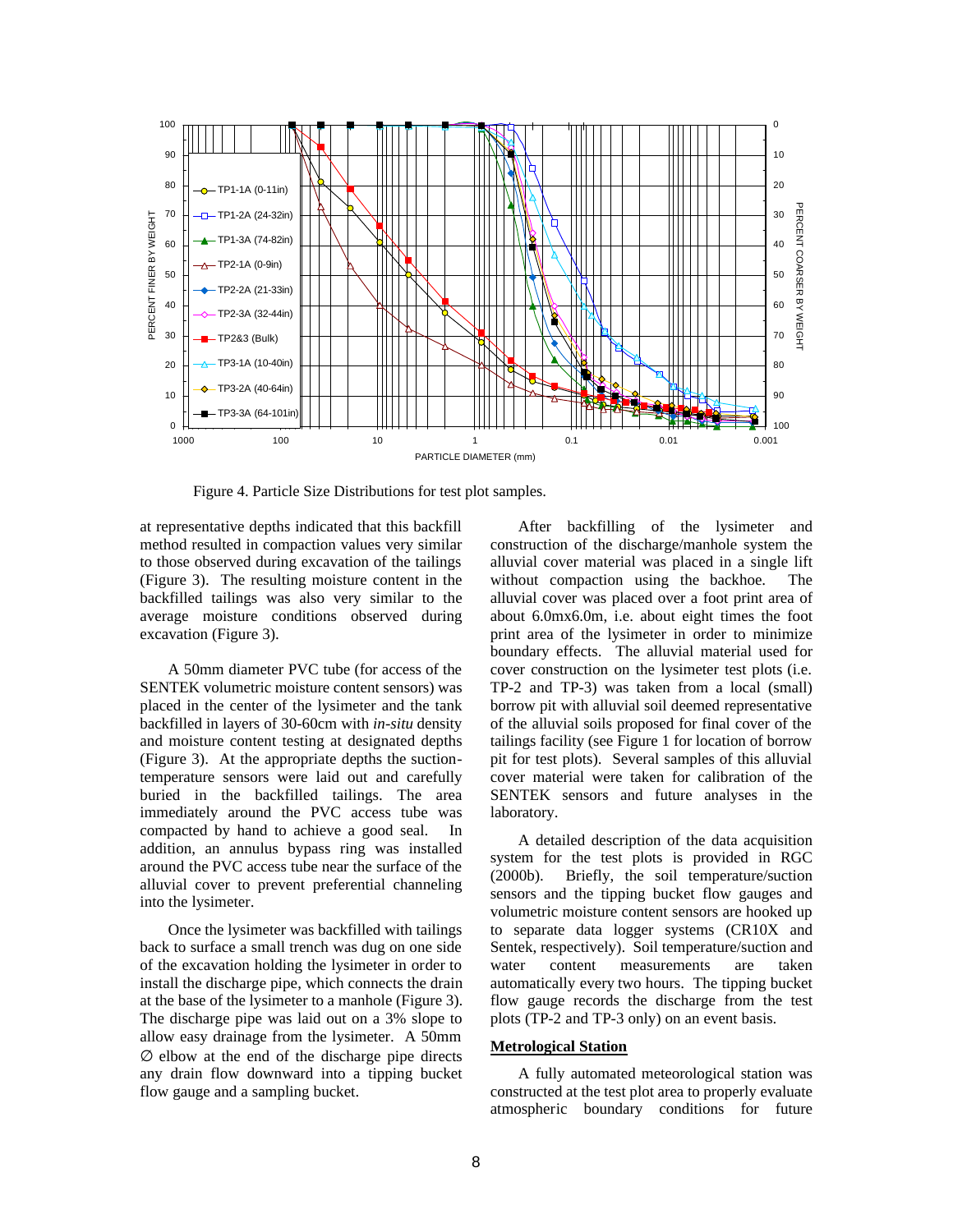|                      | Surface Area<br>(in ha) | Relative Coverage by Tailings Class (in%) |                                                      |                                  |  |
|----------------------|-------------------------|-------------------------------------------|------------------------------------------------------|----------------------------------|--|
| Tailings Impoundment |                         | coarse tailings<br>$(<50\%$ fines)        | intermed. tailings<br>$(50\% \leq$ fines $\leq$ 80%) | Fine tailings<br>$($ >80% fines) |  |
| behind Dam Nos. 1/1C | 119                     | 65%                                       | 23%                                                  | 12%                              |  |
| behind Dam No. 4     | 102                     | 61%                                       | 27%                                                  | 12%                              |  |
| <b>TOTAL</b>         | 221                     | 63%                                       | 25%                                                  | 12%                              |  |

Table 1. Relative coverage of coarse, intermediate and fine tailings, Questa tailings facility.

Table 2. Summary climate statistics for the tailings station for period August 9, 2000 to January 6, 2001 (based on daily average values).

|                    |         | Average Daily | Average  | Average    | <b>Total Daily</b> | Cumulative    | <b>Cumulative Potential</b> |
|--------------------|---------|---------------|----------|------------|--------------------|---------------|-----------------------------|
| <b>Met Station</b> |         | Air           | Daily RH | Daily Wind | Net                | Precipitation | Evapotranspiration          |
|                    |         | Temperature   |          | Speed      | Radiation          |               |                             |
|                    |         | (°C)          | $(\%)$   | (m/s)      | (MJ/m2)            | (mm)          | (mm)                        |
| TP1,2,3            | Average | 6.6           | 55.2     | 2.4        | 3.65               |               |                             |
|                    | Min     | $-9.6$        | 23.5     | 0.4        | $-2.74$            | 154.9         | 356.6                       |
|                    | Max     | 24.4          | 97.6     | 4.7        | 14.63              |               |                             |

numerical model calibration. The weather station consists of an all-weather rain gauge, relative humidity/temperature probe, wind sensor, and radiometer. All sensors were mounted on a 3m tripod anchored to the surface using anchors and guy wires. The sensors were arranged to measure climate parameters at a nominal height of 1.8m above ground surface. In addition, a fully automated Bowen Ratio System (BRS) was installed for measuring actual evapotranspiration (Campbell Scientific, 1995). The Bowen Ratio is the ratio of sensible heat loss from the surface to the atmosphere and the energy utilized for evaporation. The latter term is calculated based on measurements of net radiation, total soil heat flux, and the gradient of temperature and vapor pressure above the surface.

# **Material Testing**

Representative samples of tailings and alluvial cover material were taken during construction of the test plots and submitted for laboratory testing to determine hydraulic properties and soil water characteristic curves (see RGC, 2000b for details). The geotechnical characterization includes grain size analysis, moisture content, standard proctor compaction, permeability, and soil water characteristics (i.e. moisture retention). Figure 4 shows the particle size distribution (PSD) of the various tailings and alluvial cover samples taken

from the three test plots. The alluvial cover material represents a fairly well-graded silty/clayey gravel (GM-GC) with a fines content ranging from 7. 8 to 10. 9%. In contrast, the tailings encountered at the test plots represent a poorly graded silty sand (SM) with a fines content ranging from 12.4% to 48.2%. Hence the cover performance test plot study is most representative for the coarser beach areas that cover about 2/3 of the total tailings area at the Questa tailings facility (Table 1). Based on a review of the PSD data pertinent samples have been selected for standard proctor compaction, permeability, and soil water characteristics testing (RGC, in progress).

# **Initial Monitoring Results**

### **Climate Data**

Figure 5 shows time trends of air temperature and relative humidity (daily min/max) as well as daily precipitation for the first five months of monitoring (August 9, 2000 to January 6, 2001). Table 2 provides summary climate statistics for this period. The amount of total precipitation over the 5-month period (155mm) was only slightly above the long-term average for this period (150mm) for the near-by weather station of Cerro (RGC, 1997). The majority of precipitation fell in mid-August and October to mid-November. The air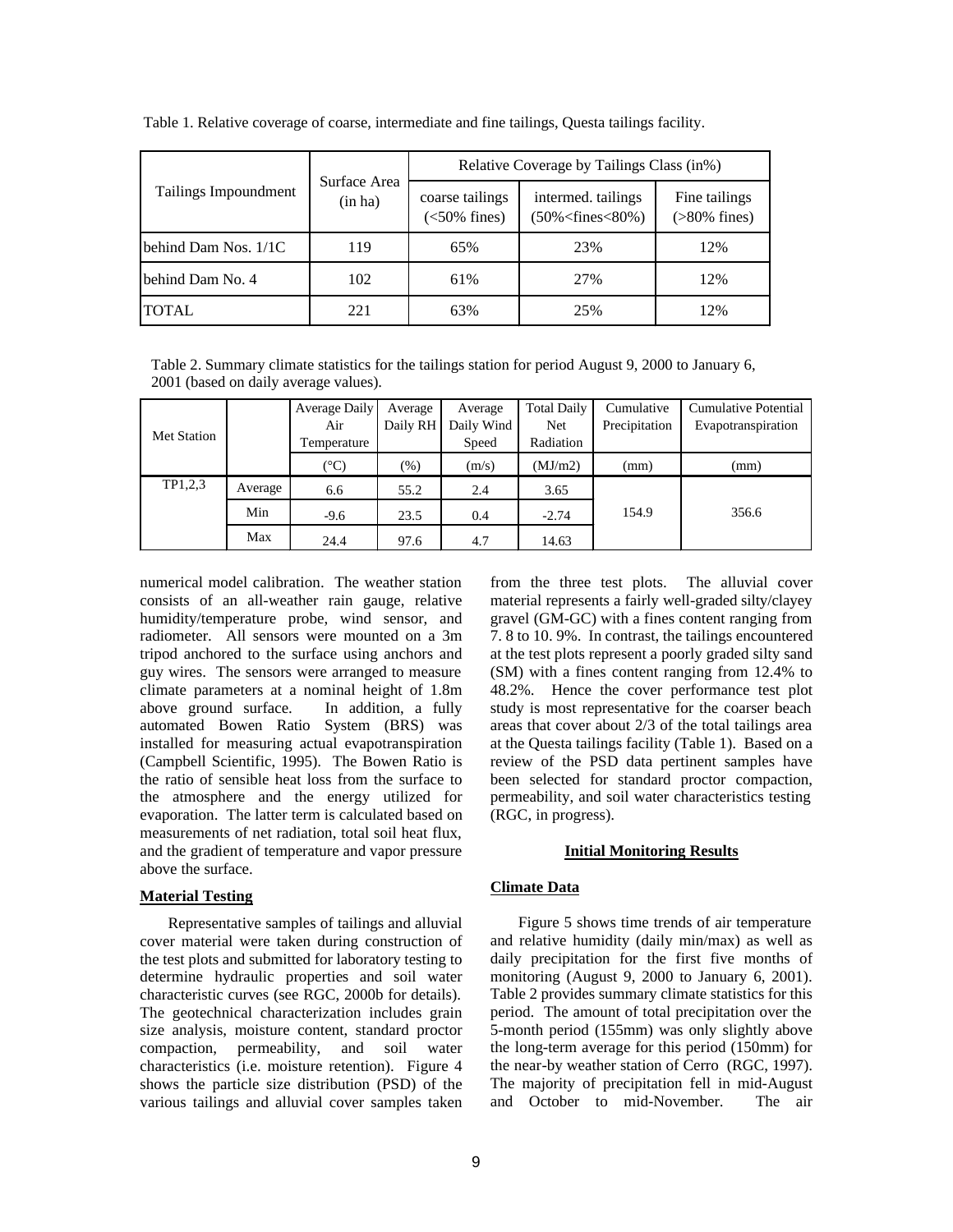

Figure 5. Time trends of temperature and relative humidity (daily MIN/MAX) and precipitation for the five months monitoring period.

temperature and relative humidity showed significant daily variations characteristic for this semi-arid climate. From mid-October onward, air temperature dropped consistently below the freezing point during the night while rising well above the freezing point during the day.

#### **Test Plot Response**

Figure 6 shows the time trends of volumetric water content for the deep, undisturbed test plot profile (TP-1). The daily precipitation is also shown for comparison. The first significant wetting occurred in response to heavy precipitation in mid-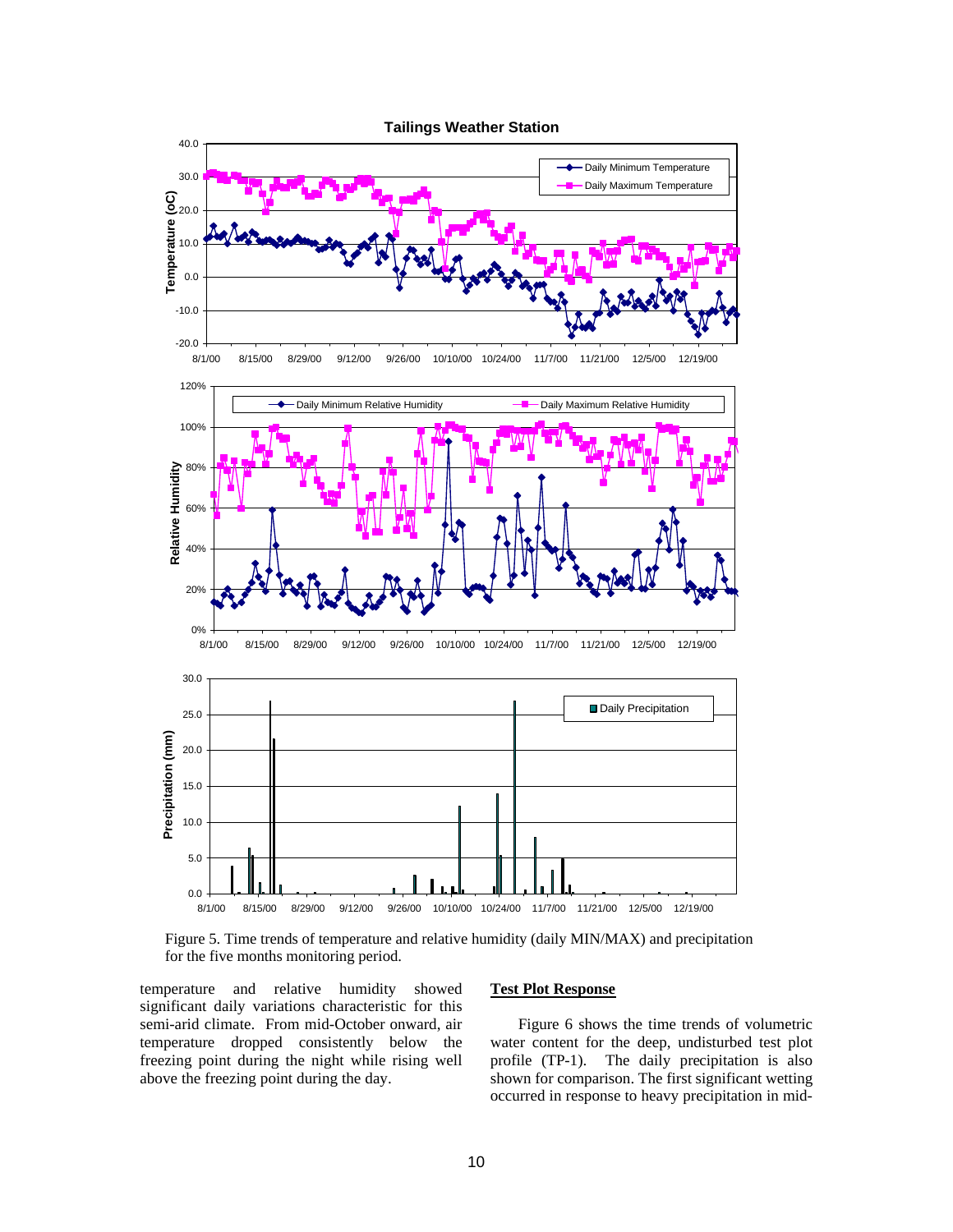

Figure 6. Time trend of Volumetric Water Content for TP-1 and associated precipitation.



Figure 7. Time trends of soil suction for test plot TP-1.

August when 48mm fell in 2 days. In the nearsurface layers (top 38cm) of the cover/tailings profile the volumetric moisture contents exhibited a very rapid increase (during the rainfall period) followed by a very gradual decline due to subsequent evapotranspiration and drainage. Similar wetting/drying patterns were observed in subsequent precipitation events (Figure 6). Note that infiltration during this five-month period was limited to the near-surface layers. The deepest moisture content sensor recording any appreciable increase in moisture content was located at a depth of 68cm (Figure 6). The deeper tailings profile did not show any change in moisture content throughout this period.

Figure 7 shows the time trends of soil suction for the deep, undisturbed test plot profile (TP-1). Note that high suction values indicate dry conditions and low suction values indicate wet conditions. As expected the suction values declined sharply in the near-surface layers (up to about 60cm) in response to heavy precipitation and then gradually increased due to subsequent evapotranspiration and drainage. In other words, soil suction is inversely correlated with volumetric moisture content (Figures 6 and 7). Note that the tailings remained unsaturated (suction >> 1 kPa, e.g. at 41cm depth) whereas the alluvial cover material approaches saturation (suction <1 kPa, e.g.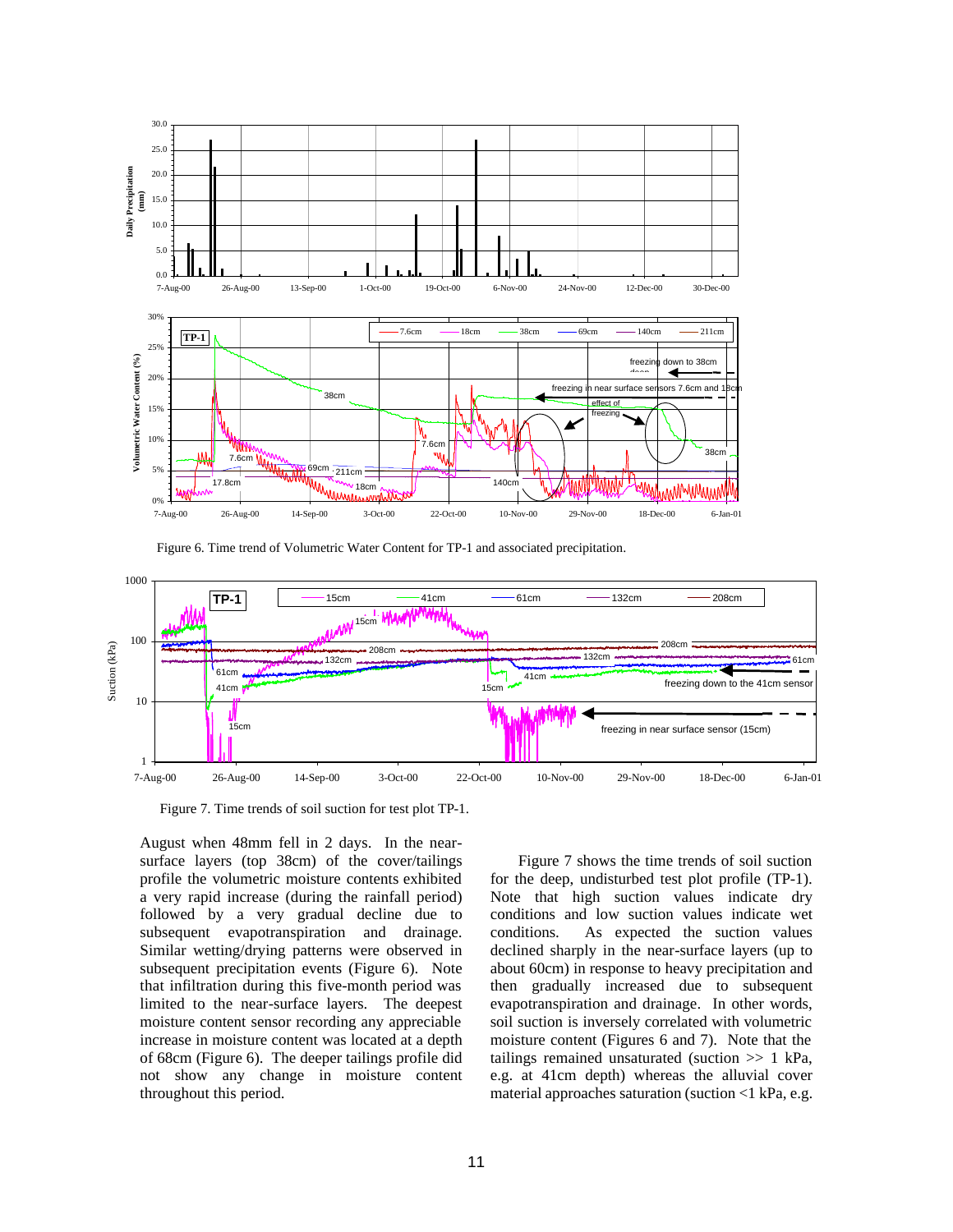

Figure 8. Suction and Volumetric Water Content profiles for TP-1, TP-2 and TP-3.

at 15cm depth) during the heavy precipitation in August (Figure 7).

Figure 8 compares suction and moisture content profiles in all three test plots during the period August 10 – September 14, 2000, i.e. the period bracketing the first significant infiltration event (Figures 6 and 7). The depth of the alluvial cover is shown in these profiles for comparison. The suction and moisture content profiles are generally very similar in all three test plots. The heavy precipitation on August 18-19 resulted in a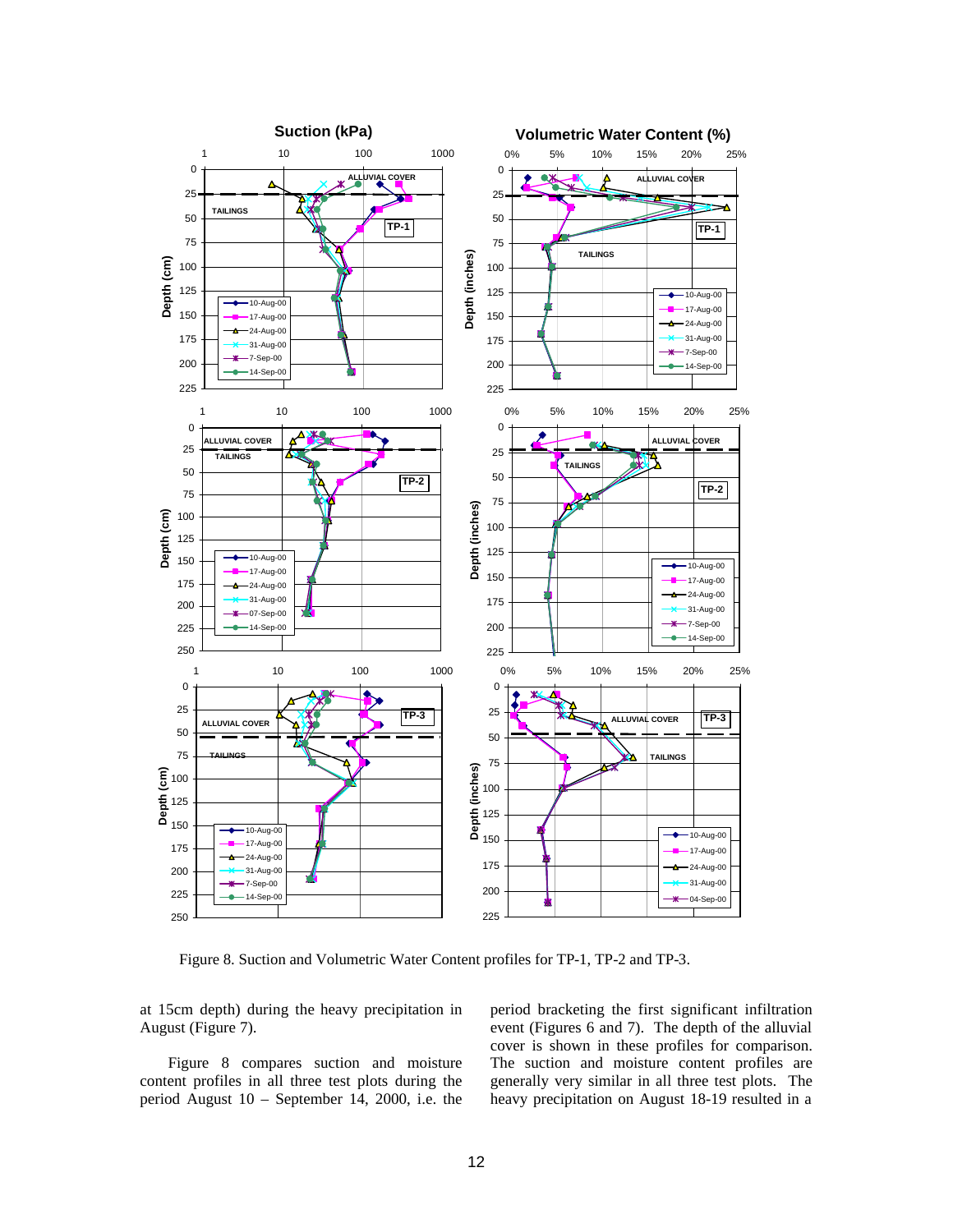wetting of the cover/tailings profile to a depth of about 75-100cm. The volumetric moisture content in the alluvial cover was generally significantly lower than in the underlying tailings despite similar, if not lower, suction values (Figure 7). This is a result of the much coarser soil texture and hence lower porosity of the cover relative to the tailings (Figure 4). The lower porosity of the alluvial cover also results in a deeper wetting front for the case of a 0.60m thick cover (up to 1m wetting in TP-3) compared to the case of a 0.25m (9") cover  $\left(\sim 75 \text{cm} \text{ wetting in TPs } 1 \& 2\right)$ . These observations highlight the fact that the tailings have a much better water storage capacity than the alluvial cover.

A comparison of the suction and moisture content responses in test plots TP-1 and TP-2 illustrates the influence of vegetation on cover performance. The presence of a mature grass and brush vegetation in test plot TP-1 resulted in increased drying of the alluvial cover and the underlying tailings compared to the barren test plot TP-2, as illustrated by higher suctions and lower moisture content readings following the rainfall events (Figure 8). These observations support the contention that the upper layers of the tailings are part of the active root zone and can function as an important component of a "store-and-release" cover (RGC, 1998).

The volumetric moisture content and suction values showed very little, if any, variation at depths greater than say 100-125cm below ground surface throughout the first five months of monitoring. These results are consistent with observations in the manholes of the closed lysimeter test plots TP-2 and TP-3, where no discharge was recorded for the first five months of monitoring. Based on the observed rates of net infiltration it may take as much as 1-3 years (or more) before there will be any measurable discharge from the base of the lysimeters (at a depth of ~280-330cm).

The volumetric moisture content profiles can be integrated to estimate the amount of water stored in the cover/tailings profile at any given time. A comparison of volumetric moisture content profiles over time then provides an estimate of the amount of water stored or released over a given time period. Using this technique, the total amount of water stored during the heavy precipitation of August 18-19 was estimated to be 48-51mm in the three test plots. This estimate is very close to the observed precipitation during this period (48mm) suggesting that losses due to

surface runoff and/or evapotranspiration were negligible. In the four weeks following this heavy precipitation all three cover/tailings profiles accrued significant losses of soil moisture as a result of evapotranspiration. The highest loss (27mm) was observed in the undisturbed, vegetated test plot TP-1. The estimated losses for the two barren lysimeter test plots TP-2 and TP-3 were 13mm and 16mm, respectively. These preliminary results would suggest that the performance of the water storage cover is much more influenced by vegetation than by the thickness of the alluvial cover.

# **Conclusions**

This paper describes the design and installation/instrumentation of cover performance test plots designed to study the performance of a water storage ("store-and-release") cover for final closure of the Questa tailings facility. Initial results for the first five months of monitoring suggest that a 0.25m (9") thick alluvial cover with mature vegetation is more effective in reducing net infiltration than either a 0.25m (9") or 0.60m (24") thick alluvial cover without vegetation. The field data support earlier modeling results, which suggested that the tailings are an important component of the water storage cover (RGC, 1997). The high porosity and good moisture retention capacity of the tailings results in storage of incoming precipitation during wet periods which can be removed back to the atmosphere by evapotranspiration during drier periods. The presence of a mature grass/shrub vegetation on top of a 0.25m (9") alluvial cover appeared to improve the removal of moisture from the cover and underlying tailings profile significantly.

Modeling work is currently in progress to calibrate the soil-atmosphere model SoilCover using the observed test plot data. The detailed climate monitoring at the test plot site allows the use of the "detailed weather option" of SoilCover where potential evaporation is calculated internally based on daily precipitation, daily min/max air temperature and relative humidity, average daily wind speed, and daily net radiation (Geoanalysis 2000 Ltd., 2000). The hydraulic properties of the cover/tailings profile (porosity, soil water characteristic curve, Ksat) will be modified during calibration until a good fit with the temporal trends of soil suction, volumetric moisture contents and measured outflow from the lysimeter is obtained. Once calibrated, this soil atmosphere model can be